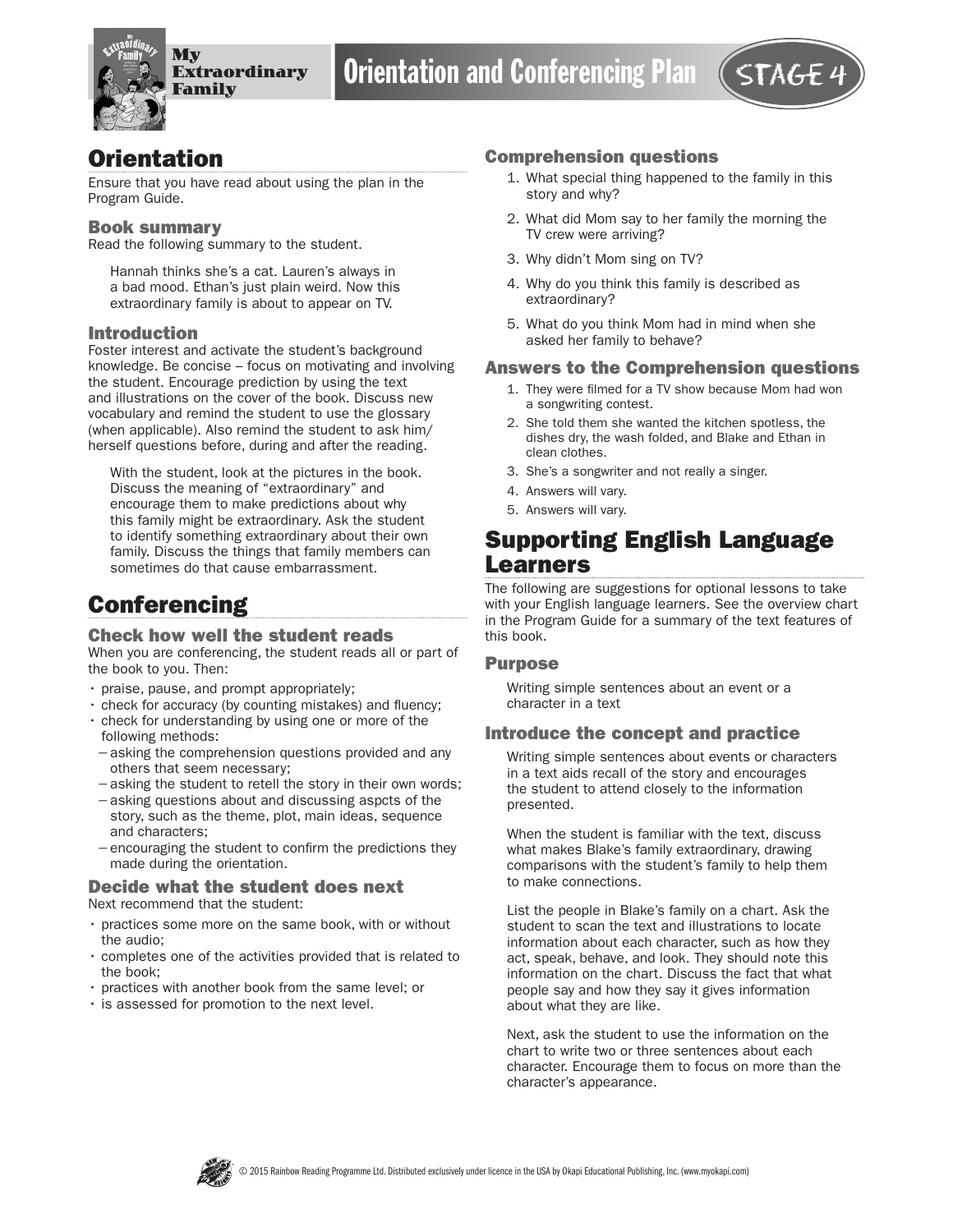

**Cloze Activity** 



Name:.............................................................................................................................. Date:.............................................. Introduction: Hannah thinks she's a cat. Lauren's always in a bad mood. Ethan's just plain weird. Now this extraordinary family is about to appear on TV. Errors M S My mom won a songwriting competition. Our family was invited the award ceremony, and was really worried. If \_\_\_\_\_\_\_ had an extraordinary family mine, you'd be worried, The My three-yearold sister, Hannah, \_\_\_\_\_\_\_ she's a cat and \_\_\_\_\_\_\_ meowing noises all the \_\_\_\_\_\_\_\_. My older sister, Lauren, \_\_\_\_\_\_\_ always grouchy. I never \_\_\_\_\_\_\_ what she's going to \_\_\_\_\_\_\_. Then there's Ethan, my \_\_\_\_\_\_\_. He's just weird! Then Mom \_\_\_\_\_\_\_ out that we \_\_\_\_\_\_ going to be on TV. \_\_\_\_\_\_ were having dinner, \_\_\_\_\_\_ the phone rang. Dad \_\_\_\_\_\_\_ and passed \_\_\_\_\_\_ phone to Mom, who had a \_\_\_\_\_\_\_ of carrots. Mom managed \_\_\_\_\_\_ scream and keep her \_\_\_\_\_\_\_ shut at the same \_\_\_\_\_\_\_. Even Hannah was impressed. \_\_\_\_\_\_\_ people from the TV \_\_\_\_\_\_\_ said they wanted Mom \_\_\_\_\_\_\_ sing her song and to get some pictures of us.

| <b>Accuracy Chart</b> (Exact word replacement only) |              |                    | <b>Errors</b>                                           |
|-----------------------------------------------------|--------------|--------------------|---------------------------------------------------------|
| <b>Words Entered</b>                                | <b>Score</b> | Level              | $M$ = Meaning (makes sense) $S$ = Syntax (sounds right) |
| More than 11 correct                                |              | Independent        | Seen $\subset$<br>Heard C<br>Unseen $\subset$ $\supset$ |
| 10 or 11 correct                                    |              | Instructional      | Comments:                                               |
| Fewer than 10 correct                               |              | <b>Frustration</b> |                                                         |

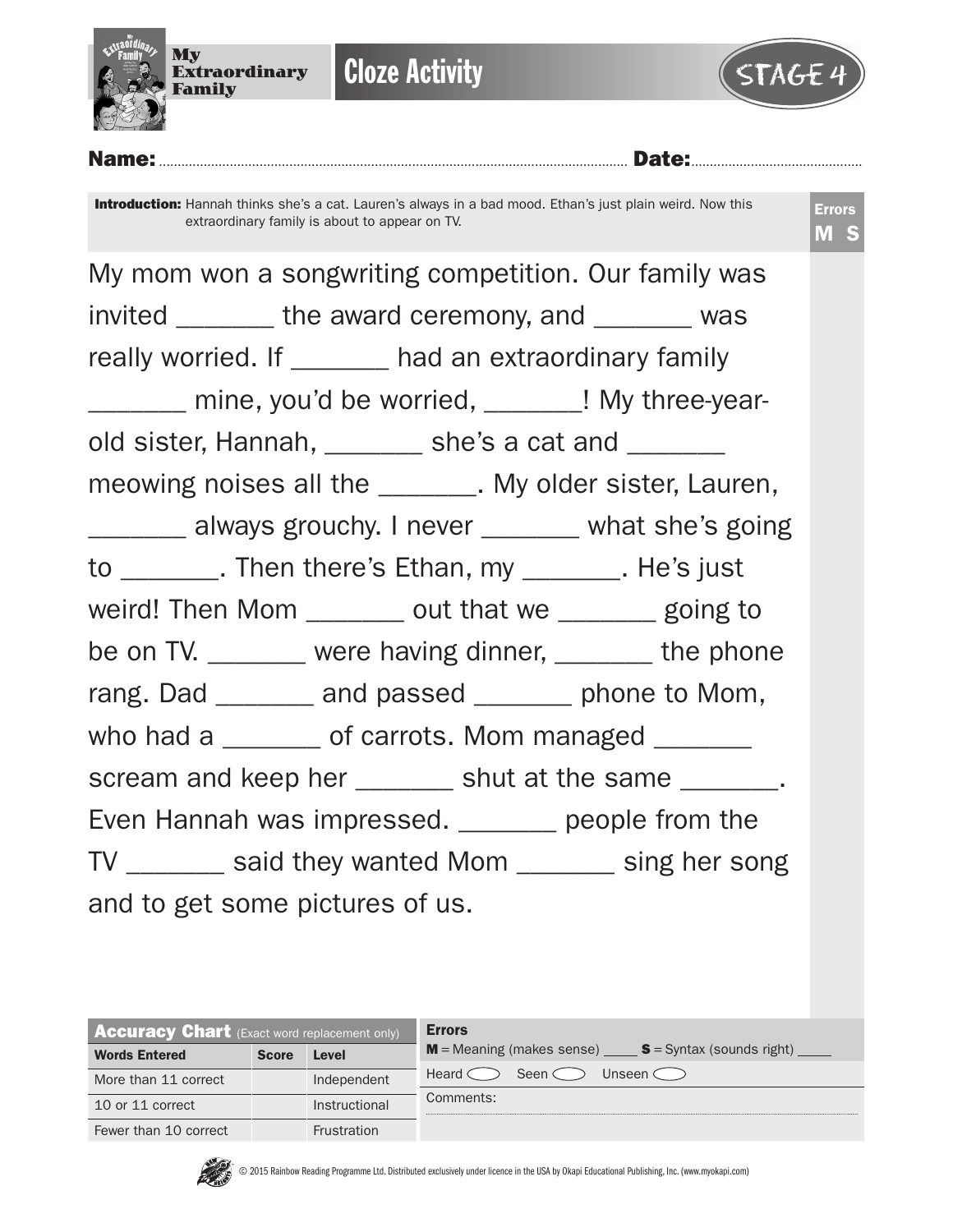

**Text-Sequencing Activity** 



My mom won a songwriting competition. Our family was going to be on TV, and I was worried. If you had an extraordinary family like mine, you'd be worried, too! My little sister thinks she's a cat. My older sister is always grouchy, and my brother is weird! When the TV crew arrived, they set up their stuff in the living room. Zara, the reporter, smiled at Hannah. "What's your name?" she said. "My name is Fluffy," said Hannah. "Did you know that I'm a cat?" The camera turned to Lauren. "You must be very proud of your mom," said Zara. ------------------------Lauren scowled. "She is," said Dad. "And this must be …" Zara stopped. "Blake," I said. "You must be a big help to your mom, Blake." Then she turned to Mom. "Mrs. Moss," she said. "Would you like to sing your song for us?" . . . . . . . . . . . . . . "Well, I'm not really a singer," said Mom. "I'll sing it," said Dad. "She wrote the song for me, so I'll sing it for her." We all froze. "I'll sing it," said Lauren. We all sighed with relief. I went and stood next to Mom. There was no way I was standing anywhere near the rest of my family. I have to admit that Lauren's voice is the best thing about her. Dad and Ethan did the harmony. Hannah meowed in tune. Mom put her arm around me, and I tried to smile. My extraordinary family was singing a love song on TV. What else could I do?

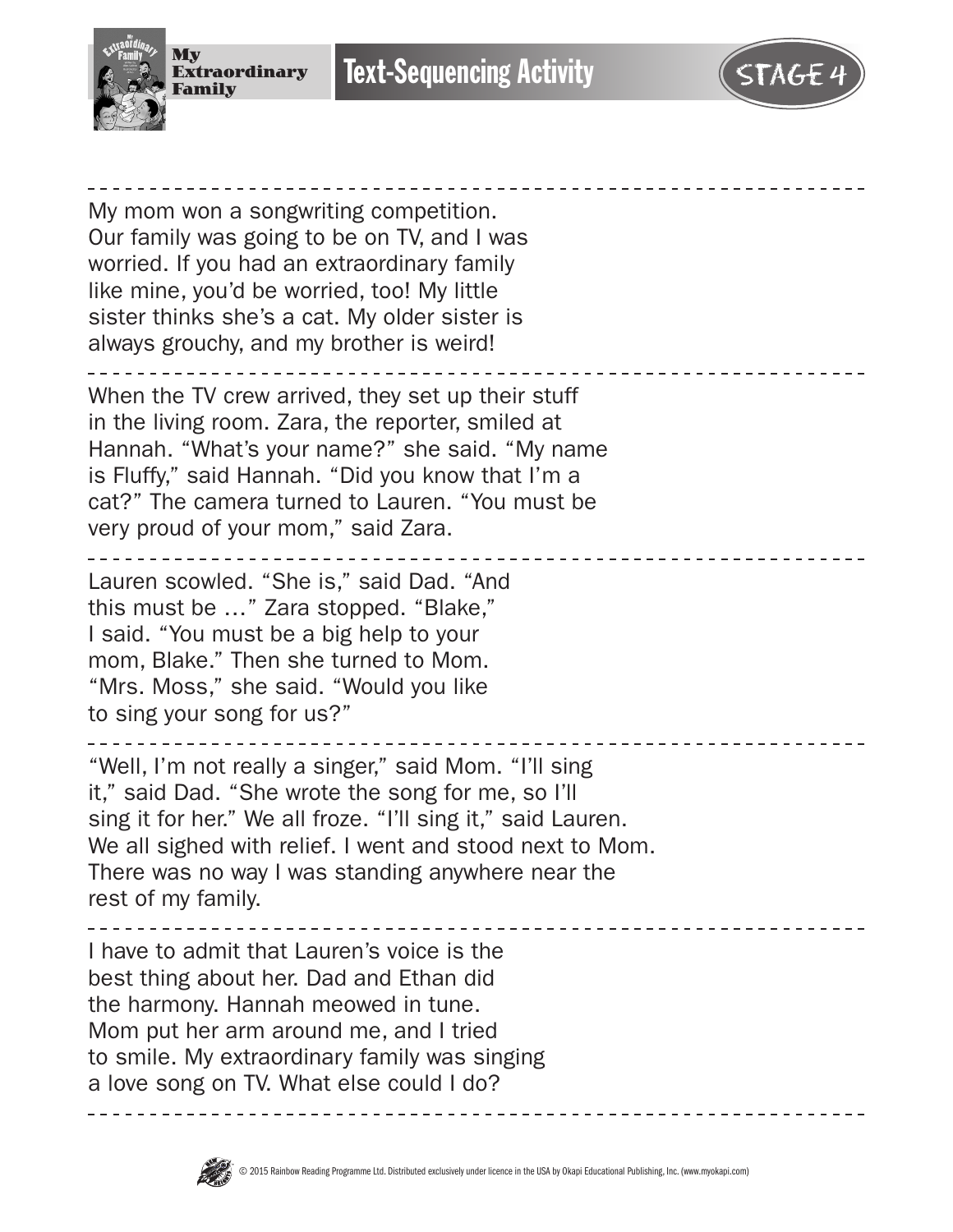

### Name:.............................................................................................................................. Date:..............................................

Words can be found in these directions:



The letter in each square can only be used in one word.

Words to find:

| t           | g                                                                                                                                     | $\mathbf O$ | İ            | $\mathsf{n}$                                                           | g           | $\mathbf 0$ | m                                                   | $\mathbf 0$ | $\mathbf{u}$ | t           | h            |
|-------------|---------------------------------------------------------------------------------------------------------------------------------------|-------------|--------------|------------------------------------------------------------------------|-------------|-------------|-----------------------------------------------------|-------------|--------------|-------------|--------------|
| I           | İ                                                                                                                                     | f           | U            | $\mathsf{n}$                                                           | n           | y           | U                                                   | W           | a            | n           | t            |
| İ           | S                                                                                                                                     | m           | p            | h                                                                      | $\mathbf 0$ | n           | e                                                   | t           | m            | y           | y            |
| S           | a                                                                                                                                     | t           | e            | d                                                                      | $\mathbf 0$ | $\mathbf 0$ | r                                                   | t           | h            | e           | $\mathbf O$  |
| t           | I                                                                                                                                     | Î           | $\mathbf V$  | i                                                                      | n           | g           | $\mathbf S$                                         | h           | e            | S           | U            |
| $\mathbf d$ | W                                                                                                                                     | $\mathbf d$ | İ            | S                                                                      | h           | e           | $\mathbf S$                                         | t           | $\mathbf O$  | $\mathbf C$ | r            |
| $\mathbf d$ | r                                                                                                                                     | İ           | g            | r                                                                      | e           | a           | t                                                   | g           | $\mathbf S$  | $\mathbf O$ | $\mathsf{s}$ |
| İ           | n                                                                                                                                     | y           | t            | k                                                                      | n           | $\mathbf 0$ | W                                                   | W           | a            | W           | e            |
| n           | a                                                                                                                                     | I           | I            | h                                                                      | İ           | n           | W                                                   | e           | İ            | I           | I            |
| n           | g                                                                                                                                     | a           | $\mathbf V$  | e                                                                      | İ           | t           | $\mathbf O$                                         | S           | $\mathbf d$  | e           | $\mathsf{V}$ |
| e           | U                                                                                                                                     | r           | e            | a                                                                      | $\mathbf d$ | y           | U                                                   | f           | $\mathbf 0$  | $\mathbf d$ | e            |
| r           | S                                                                                                                                     | p           | r            | $\mathbf 0$                                                            | U           | $\mathbf d$ | I                                                   | $\mathbf 0$ | $\mathbf S$  | m           | $\mathbf S$  |
| r           | r                                                                                                                                     | İ           | $\mathsf{V}$ | İ                                                                      | n           | g           | d                                                   | r           | $\mathbf 0$  | İ           | e            |
| scowled     | arriving<br>at<br>dry<br>family<br>going<br>great<br>list<br>living<br>phone<br>proud<br>she<br>smiled<br>time<br>to<br>would<br>with |             |              | dinner<br>for<br>in<br>mouth<br>ready<br>SO<br><b>US</b><br>yourselves |             |             | dishes<br>funny<br>it<br>my<br>said<br>some<br>want |             |              |             |              |
|             |                                                                                                                                       |             |              |                                                                        |             |             |                                                     |             |              |             |              |

Use the letters that are left to make the word that tells what the children didn't want their mom to do on TV..........................................................................................................................................

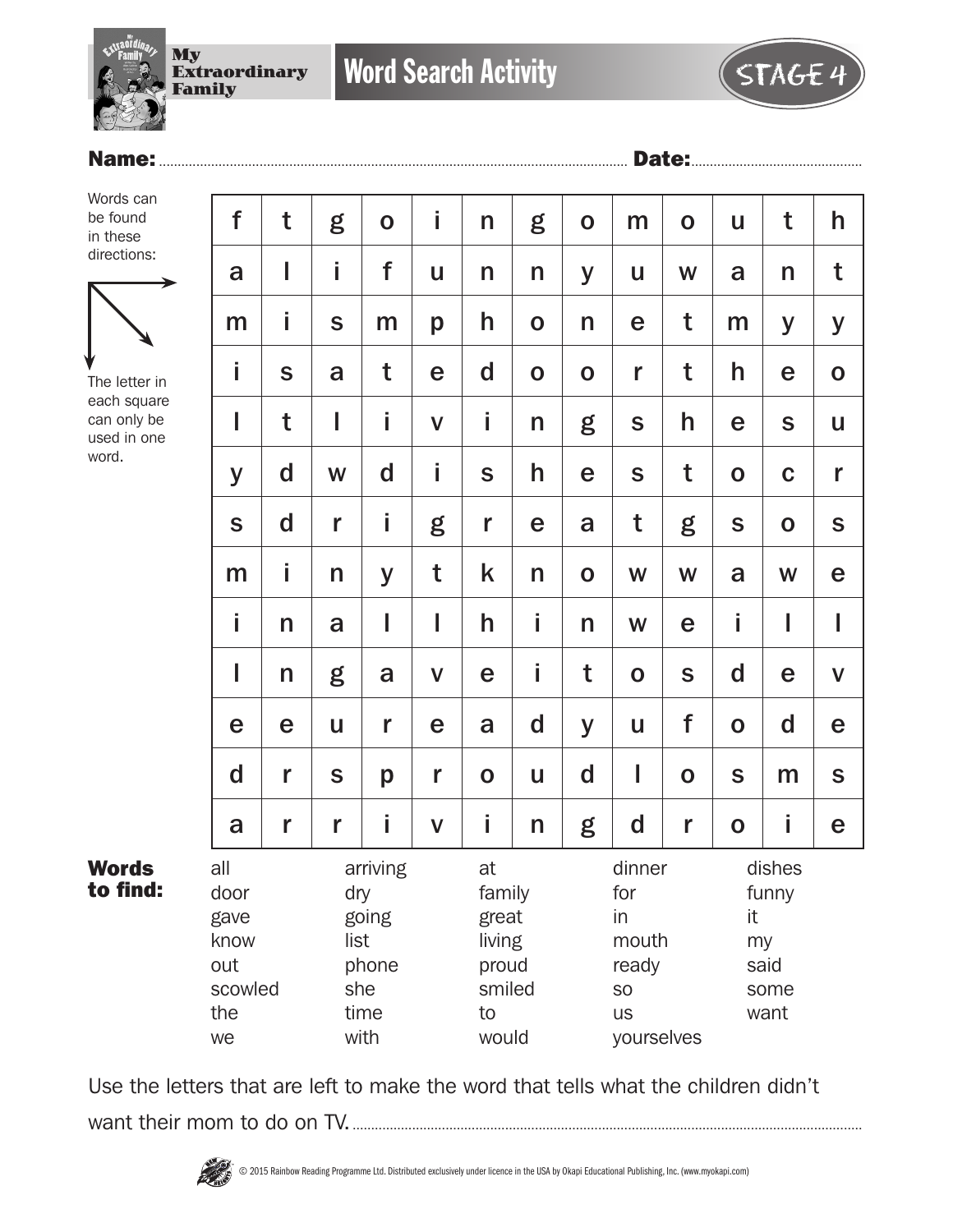

# **PASS**

© 2015 Rainbow Reading Programme Ltd. Distributed exclusively under licence in the USA by Okapi Educational Publishing, Inc. (www.myokapi.com)